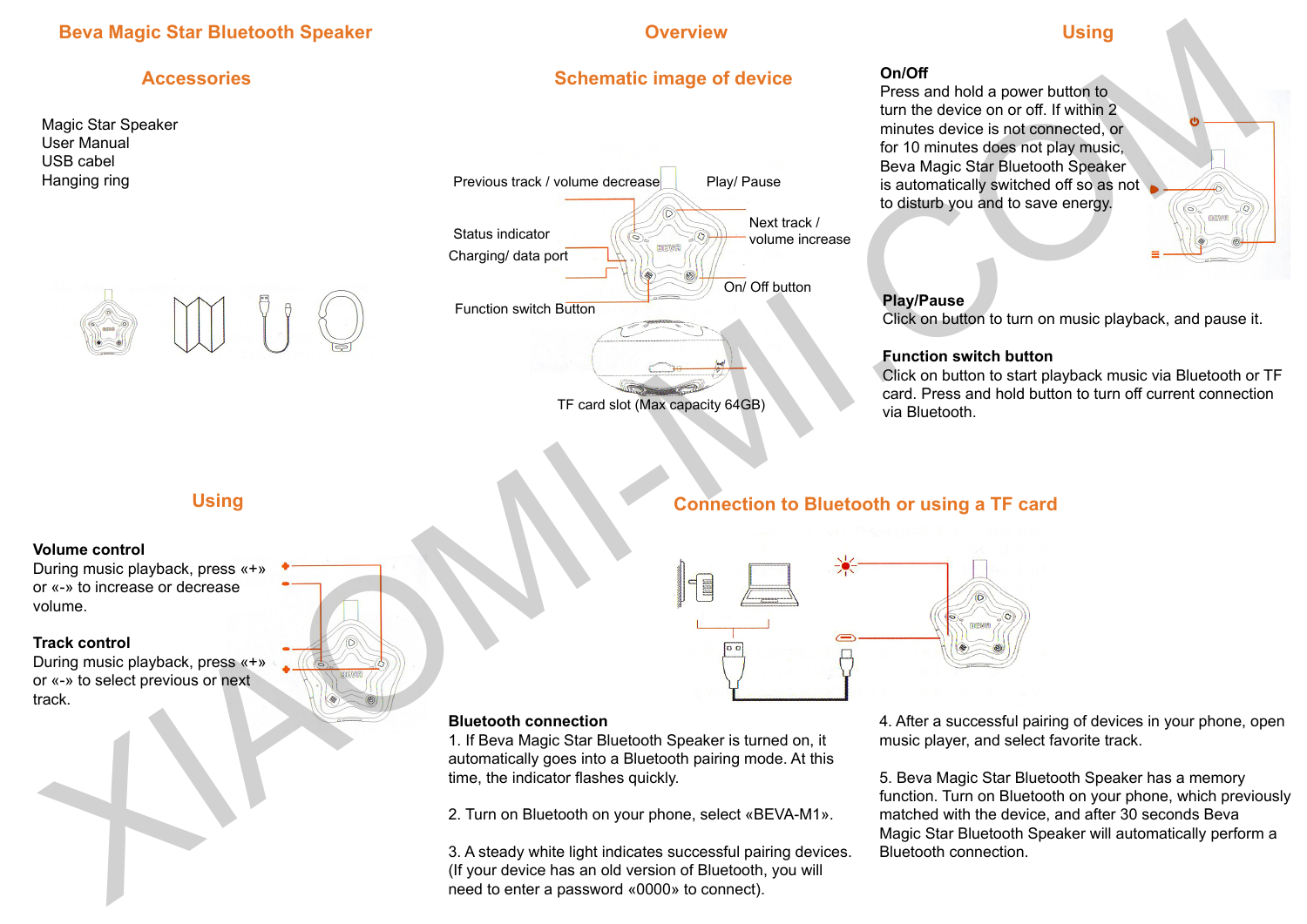# **Connection to Bluetooth or using a TF card**

#### Using of TF card

1. After turning on, Beva Magic Star Bluetooth Speaker immediately detect a presence of TF card and be able to play all of its contents.

2. If, before switching the device you insert TF card, first perform a Bluetooth connection.

3. By default, the device priority is to play files from TF card. Even if at present time the device is connected to other smart devices over Bluetooth, as soon as you insert a TF card, Beva Magic Star Bluetooth Speaker, first paused, and then start to play contents of TF card. 4. During playback, content of TF card, you can easily

switch to Bluetooth connection mode, pressing the «**Function switch button**».

## **USB stick**

During playback files from TF card, connect the device to your computerб using the USB cable. Beva Magic Star Bluetooth Speaker, first stop on a break, and then switches to playback content from a USB stick. In this mode, you can copy your favorite songs from your computer to TF card.

## **Charging the device**

Beva Magic Star Bluetooth Speaker is equipped with a lithium-polymer battery of high capacity. A battery can be repeatedly used. There are two methods of charging Beva Magic Star Bluetooth Speaker: from a computer or power adapter.

Charging from a computer via a USB cable:

Using a USB cable, connect Beva Magic Star Bluetooth Speaker to your PC, and then the device starts charging. Charging from the AC adapter:

Using a power cord, plug Beva Magic Star Bluetooth Speaker to a power adapter, and then the device starts charging.

\* During charging, status indicator is lit in red. Once the device fully charged, indicator turns off.

## **Statusd indicator**

Fast blinking white light indicates that the device waits for Bluetooth connection.

Slowly flashing LED white color indicates file playback with TF card.

A steady white light indicates successful pairing with Bluetooth devices or using Bluetooth file playback.

A steady red light indicates charging mode device.

If red light is turned off, Beva Magic Star Bluetooth Speaker is fully charged.

## **FAQ**

## **Problems with playback.**

1. Make sure your smartphone is within Bluetooth range (less than 10m). The signal will be weakened if there are any obstacles between the devices.

2. Check charge level of Beva Magic Star Bluetooth Speaker. If battery level is low, charge the device.

#### **The device does not find Beva Magic Star Bluetooth Speaker. Problems with pairing devices.**

1. Ensure that Bluetooth pairing Beva Magic Star Bluetooth Speaker is on (fast white light is flashing).

2. Make sure that devices are within Bluetooth range (less than 10m).

3. Make sure that your smartphone or other Smart Bluetooth devices support A2HP protocol. Make sure you're have latest Bluetooth drivers version.

4. Make sure that Beva Magic Star Bluetooth Speaker is not connected to a smartphone or other Smart Bluetooth device. 5. Make sure that Beva Magic Star Bluetooth Speaker is not connected to a computer via USB cable, turn on USB flash drive mode.

6. Re-enable and set Bluetooth pairing on your phone.

#### **Unable to connect to Beva Magic Star Bluetooth Speaker**

1. A new device cannot connect to this device, if Beva Magic Star Bluetooth Speaker is already connected to a smartphone or other Smart Bluetooth device.

2. Turn off Bluetooth on your phone, then turn off current pair of devices. Perform a new connection to Beva Magic Star Bluetooth Speaker.

# **Main specifications**

Model: BABY-M1; Dimensions: W134.5 x H84.5 x D45 mm; Standard of Bluetooth V2.1 + EDR (A2DP); Transmission Distance: <10m (Data transmission distance depends on environment and on Bluetooth settings on your phone); Voltage of USB charging: DC 5V; Output power: 1.5 W; Battery: 3.7V/450 mAh Li-polymere; Playback time: est. 6 hrs. (on volume 50%); Weight: 101g. Connection to Bluetochrome in the state of the state in the state in the state in the state of the state in the state in the state in the state in the state in the state in the state in the state in the state in the state

## **Cautions**

1. It is not recommended to use this device in areas with high temperature, high humidity or near flammable substances to avoid damage or short circuit.

2. Do not install this device near devices with strong magnetic fields.

3. Do not dispose of the device in water or other liquids.

4. Do not dispose of the device in order to avoid breakdowns.

5. Do not disassemble the device yourself to avoid breakage.

6. Do not use chemical solvents to clean the device. When cleaning the device must be turned off and not charged.